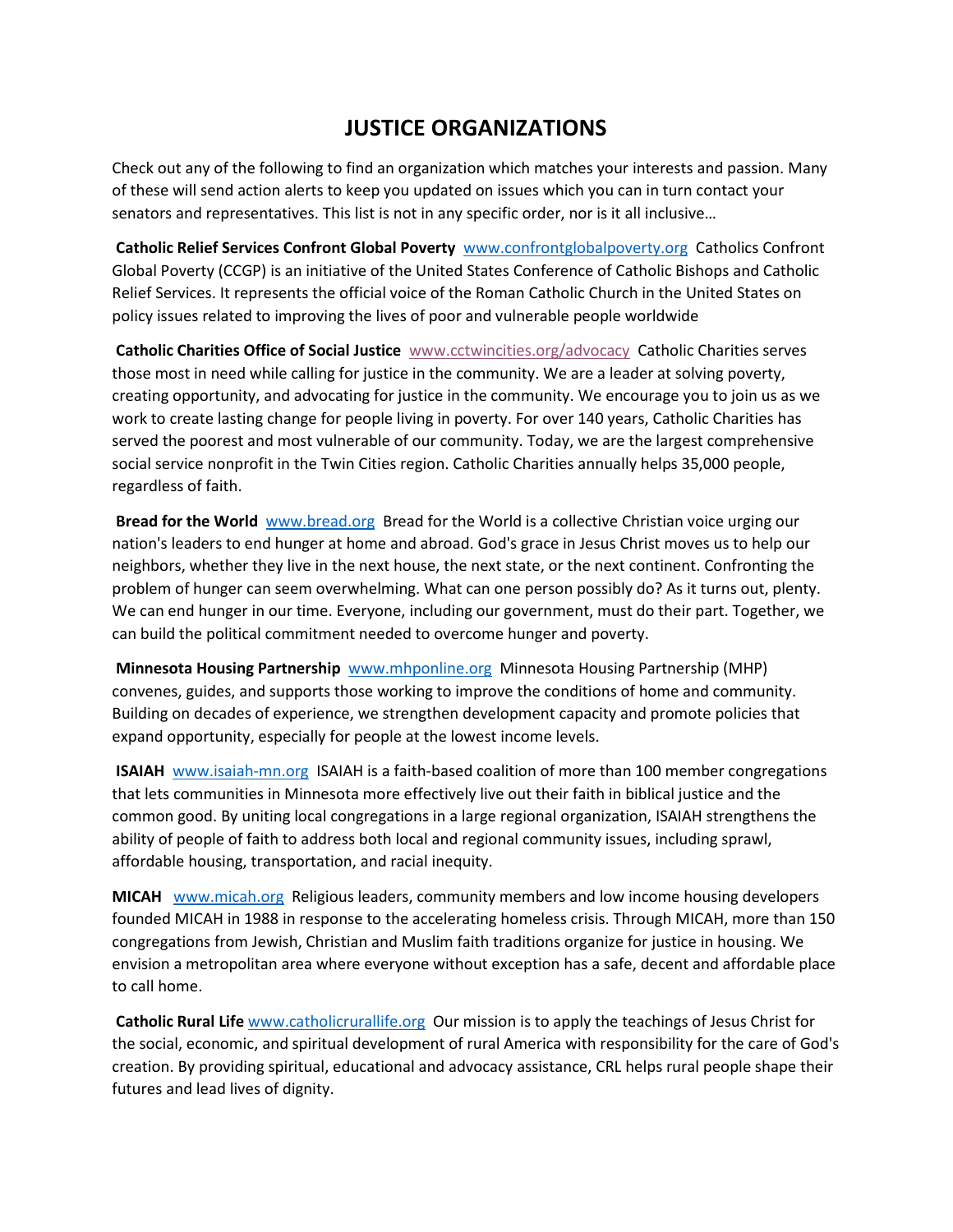**Network** [www.networklobby.org](http://www.networklobby.org/) A Catholic leader in the global movement for justice and peace, NETWORK educates, lobbies, and organizes for economic and social transformation. NETWORK is a progressive voice within the Catholic community that has been influencing Congress in favor of peace and justice for more than 40 years. Through lobbying and legislative advocacy, we strive to close the gap between rich and poor and to dismantle policies rooted in racism, greed and violence. Since our founding in 1971 by 47 Catholic sisters, NETWORK has been faithfully answering the Gospel call to act for justice.

Habitat for Humanity [www.Habitat.org](http://www.habitat.org/) or [www.tchabitat.org](http://www.tchabitat.org/) (Twin Cities) To eliminate poverty housing and to make decent, affordable shelter for all people a matter of conscience.

**Interfaith Power and Light** [mnipl.org](https://mnipl.org/) Minnesota Interfaith Power & Light believes the active care of creation is integral to spiritual life and social justice. Through leadership and guidance to Minnesota's faith communities, we respond to climate change by bringing faith communities together and providing opportunities for congregations to join the growing climate justice movement. Since our founding as Congregations Caring for Creation in 2004, we have mobilized religious support for landmark legislation to reduce greenhouse gas emissions in Minnesota, educated hundreds of thousands of congregants, and worked with every major religious denomination in the state.

**Earth day Network** [www.earthday.org](http://www.earthday.org/) The first Earth Day on April 22, 1970, activated 20 million Americans from all walks of life and is widely credited with launching the modern environmental movement. The passage of the landmark Clean Air Act, Clean Water Act, Endangered Species Act and many other groundbreaking environmental laws soon followed. Growing out of the first Earth Day, Earth Day Network (EDN) works with over 22,000 partners in 192 countries to broaden, diversify and mobilize the environmental movement. More than 1 billion people now participate in Earth Day activities each year, making it the largest civic observance in the world.

**Land Stewardship Project** [www.landstewardshipproject.org](http://www.landstewardshipproject.org/) The Land Stewardship Project (LSP) is a private, nonprofit organization founded in 1982 to foster an ethic of stewardship for farmland, to promote sustainable agriculture and to develop sustainable communities. LSP is dedicated to creating transformational change in our food and farming system. LSP's work has a broad and deep impact, from new farmer training and local organizing, to federal policy and community based food systems development. At the core of all our work are the values of stewardship, justice and democracy.

**Sojourners** [www.sojo.net](http://www.sojo.net/) Sojourners is a national Christian organization committed to faith in action for social justice. We seek to inspire hope and build a movement to transform individuals, communities, the church, and the world. With a 40-year history, Sojourners is a nonpartisan leader that convenes, builds alliances among, and mobilizes people of faith, focusing on racial and social justice, life and peace, and environmental stewardship. Working through Sojourners magazine, Sojourners' website sojo.net, public speaking events, media outreach, educational resources, books, advocacy, and trainings, Sojourners is an internationally influential voice at the intersection of faith, politics, and culture.

**Justice for Immigrants** [www.justiceforimmigrants.org](http://www.justiceforimmigrants.org/) The primary objectives of the JFI campaign are: To educate the public, especially the Catholic community, including Catholic public officials, about Church teaching on migration and immigrants; To create political will for positive immigration reform; To enact legislative and administrative reforms based on the principles articulated by the bishops; and To organize Catholic networks to assist qualified immigrants obtain the benefits of the reforms.